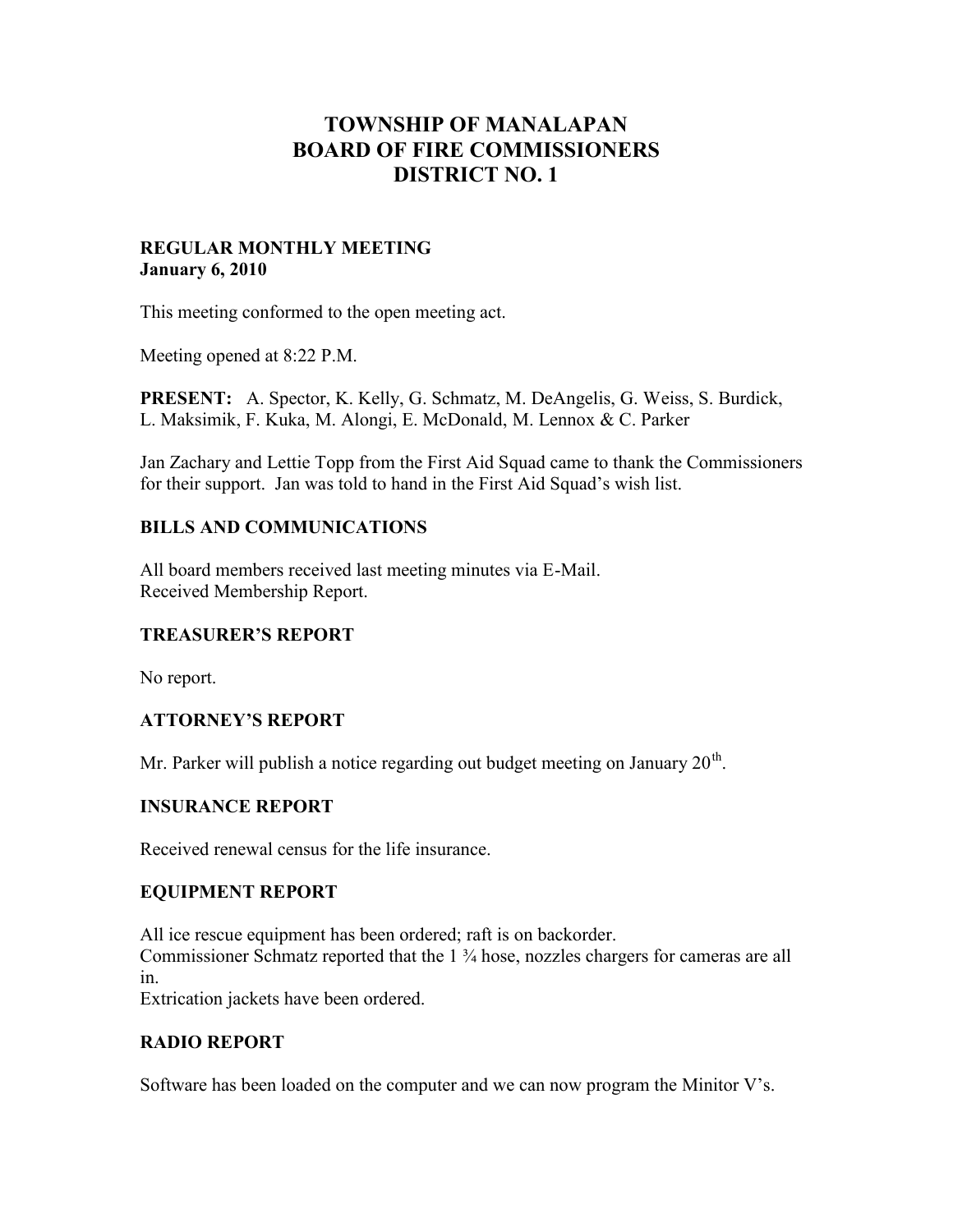Chief Burdick discussed the meeting with the Undersheriff about the new high band system.

Lee Maksimik is taking some of the new pagers and will start to hand them out. All pagers will be recorded in the system.

### **CHIEF'S REPORT**

The Chief reported that there were 75 calls for the month of December.

Chief Burdick discussed the changing of the wiring for smoke detectors in Covered Bridge.

Would like to order business cards for the Officers.

Received quote for new meters.

Cleaned out cage and compressor area.

Police are no longer doing background checks. Will have to look into having a company do this.

## **TRUCK REPORT**

26-1-80 – bottles are back on, gold leaf was done on Saturday.

26-1-90 – will be taken overnight – bottles need to be reinstalled and filled.

26-1-77 – awning was fixed yesterday, wired second switch in, wind thing was missing from other side and a new one was ordered. The Chief wants the headsets removed from the truck, locked up again.

### **ASSOCIATION REPORT**

Electrical work still not completed at the Satellite.

Painting done at Satellite; still needs to come back to Main House to finish a few things. Mike Alongi asked for a key to the Commissioner's Office so that he will have access to the server.

### **TRUSTEES' REPORT**

No report.

### **OLD BUSINESS**

See attached.

#### **NEW BUSINESS**

Commissioner DeAngelis made a motion to pay all vouchers; this was seconded by Commissioner Kelly. All voted aye.

Commissioner Kelly made a motion to transfer title to the Tahoe to the First Aid Squad; this motion was seconded by Commissioner DeAngelis. All voted aye.